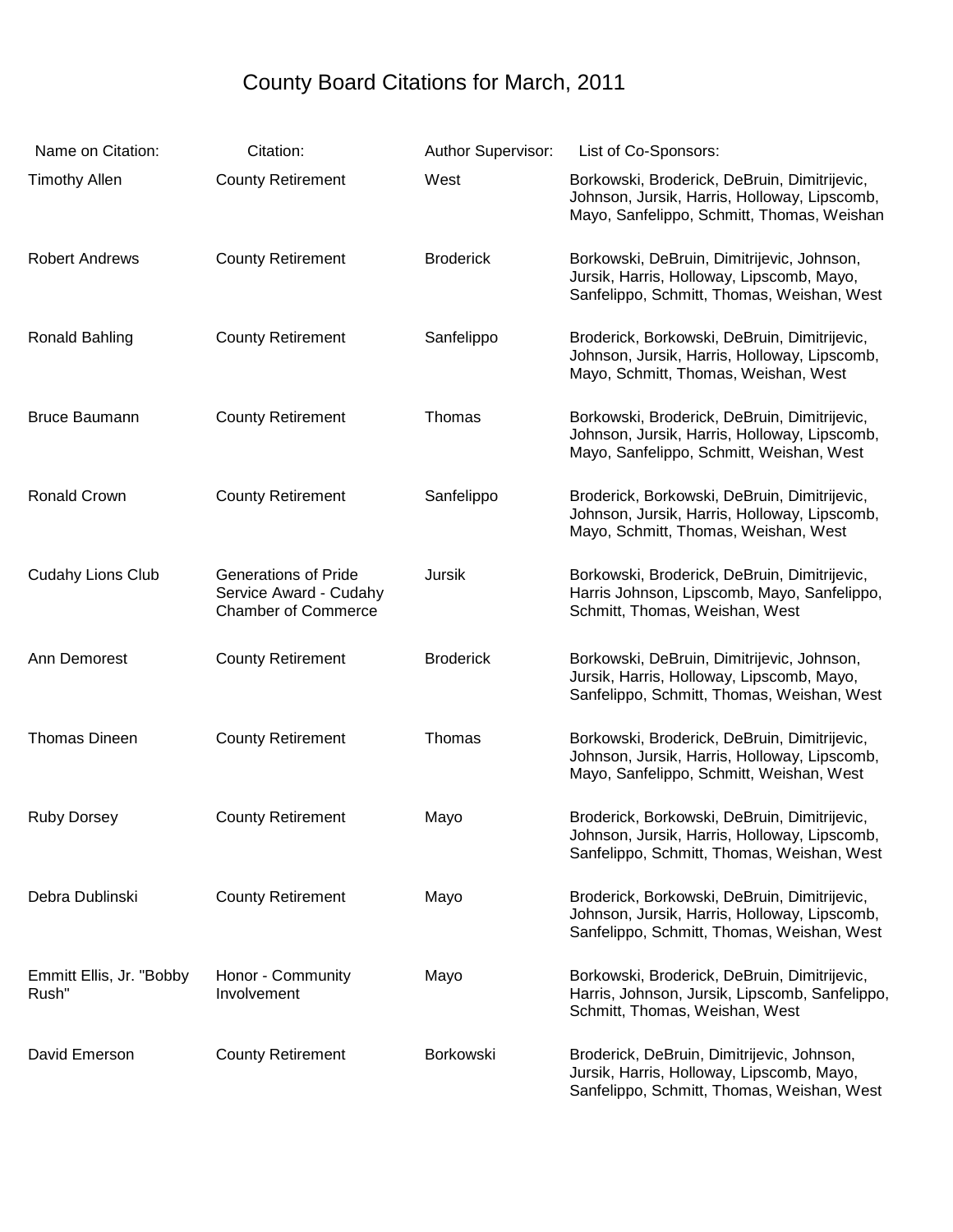## County Board Citations for March, 2011

| Name on Citation:           | Citation:                           | Author Supervisor: | List of Co-Sponsors:                                                                                                                                     |
|-----------------------------|-------------------------------------|--------------------|----------------------------------------------------------------------------------------------------------------------------------------------------------|
| Julia Esch                  | Achievement - Career<br>Advancement | De Bruin           | Borkowski, Broderick, Cesarz, Dimitrijevic,<br>Johnson, Jursik, Harris, Holloway, Lipscomb,<br>Mayo, Rice, Sanfelippo, Schmitt, Thomas,<br>Weishan, West |
| Aurea Espinosa              | <b>County Retirement</b>            | Borkowski          | Broderick, DeBruin, Dimitrijevic, Johnson,<br>Jursik, Harris, Holloway, Lipscomb, Mayo,<br>Sanfelippo, Schmitt, Thomas, Weishan, West                    |
| Anita Gulotta-Connelly      | <b>County Retirement</b>            | Mayo               | Broderick, Borkowski, DeBruin, Dimitrijevic,<br>Johnson, Jursik, Harris, Holloway, Lipscomb,<br>Sanfelippo, Schmitt, Thomas, Weishan, West               |
| Kenneth Hanson              | <b>County Retirement</b>            | Weshan             | Broderick, Borkowski, DeBruin, Dimitrijevic,<br>Johnson, Jursik, Harris, Holloway, Lipscomb,<br>Mayo, Sanfelippo, Schmitt, Thomas, Weishan,<br>West      |
| <b>Adeline Hettwer</b>      | <b>County Retirement</b>            | Sanfelippo         | Broderick, Borkowski, DeBruin, Dimitrijevic,<br>Johnson, Jursik, Harris, Holloway, Lipscomb,<br>Mayo, Schmitt, Thomas, Weishan, West                     |
| David Jaet                  | <b>County Retirement</b>            | Sanfelippo         | Broderick, Borkowski, DeBruin, Dimitrijevic,<br>Johnson, Jursik, Harris, Holloway, Lipscomb,<br>Mayo, Schmitt, Thomas, Weishan, West                     |
| <b>Kevin Klatt</b>          | <b>County Retirement</b>            | Sanfelippo         | Broderick, Borkowski, DeBruin, Dimitrijevic,<br>Johnson, Jursik, Harris, Holloway, Lipscomb,<br>Mayo, Schmitt, Thomas, Weishan, West                     |
| Karen Komassa               | <b>County Retirement</b>            | Sanfelippo         | Broderick, Borkowski, DeBruin, Dimitrijevic,<br>Johnson, Jursik, Harris, Holloway, Lipscomb,<br>Mayo, Schmitt, Thomas, Weishan, West                     |
| <b>Mariellen Kostopulos</b> | <b>County Retirement</b>            | Mayo               | Broderick, Borkowski, DeBruin, Dimitrijevic,<br>Johnson, Jursik, Harris, Holloway, Lipscomb,<br>Sanfelippo, Schmitt, Thomas, Weishan, West               |
| Steven Kyle Krieser         | Eagle Scout                         | Dimitrijevic       | Borkowski, Broderick, Cesarz, DeBeuin, Harris,<br>Holloway, Johnson, Jursik, Lipscomb, Mayo,<br>Rice, Sanfelippo, Schmitt, Thomas. Weishan,<br>West      |
| Vickie Krueger              | <b>County Retirement</b>            | Weishan            | Broderick, Borkowski, DeBruin, Dimitrijevic,<br>Johnson, Jursik, Harris, Holloway, Lipscomb,<br>Mayo, Sanfelippo, Schmitt, Thomas, West                  |
| Rochelle Landingham         | <b>County Retirement</b>            | Mayo               | Broderick, Borkowski, DeBruin, Dimitrijevic,<br>Johnson, Jursik, Harris, Holloway, Lipscomb,<br>Sanfelippo, Schmitt, Thomas, Weishan, West               |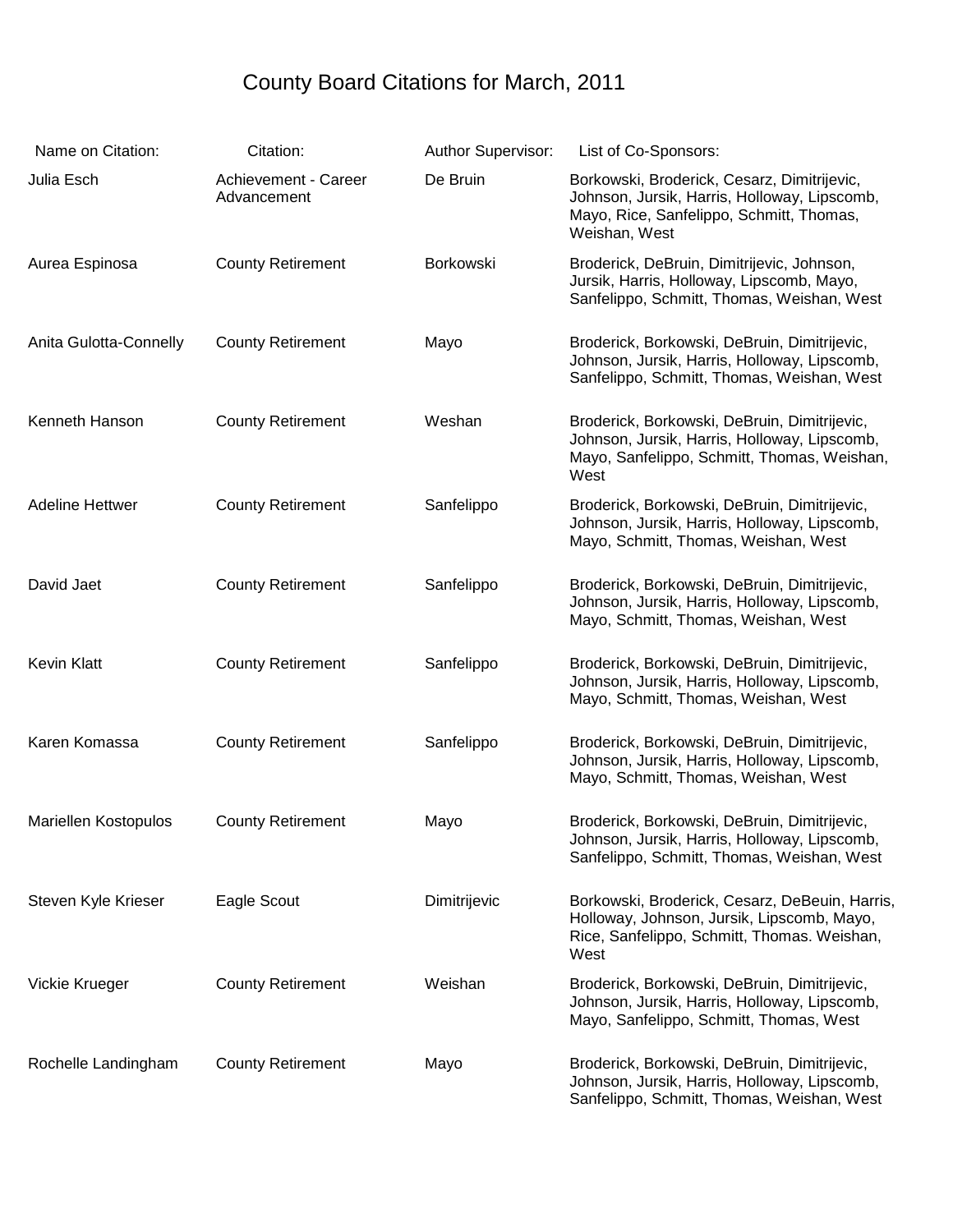## County Board Citations for **County Board Citations for County** 19011 March

| Name on Citation:      | Citation:                                                                      | Author Supervisor: | List of Co-Sponsors:                                                                                                                     |
|------------------------|--------------------------------------------------------------------------------|--------------------|------------------------------------------------------------------------------------------------------------------------------------------|
| Wayne Larsen           | Recognition - Education<br><b>Advancement Award -</b><br><b>Cudahy Chamber</b> | Jursik             | Borkowski, Broderick, DeBruin, Dimitrijevic,<br>Harris Johnson, Lipscomb, Mayo, Sanfelippo,<br>Schmitt, Thomas, Weishan, West            |
| Joseph Marchewka       | <b>County Retirement</b>                                                       | Sanfelippo         | Broderick, Borkowski, DeBruin, Dimitrijevic,<br>Johnson, Jursik, Harris, Holloway, Lipscomb,<br>Mayo, Schmitt, Thomas, Weishan, West     |
| Carol Mascari          | <b>County Retirement</b>                                                       | Borkowski          | Broderick, DeBruin, Dimitrijevic, Johnson,<br>Jursik, Harris, Holloway, Lipscomb, Mayo,<br>Sanfelippo, Schmitt, Thomas, Weishan, West    |
| Linda Michalski        | <b>County Retirement</b>                                                       | Borkowski          | Broderick, DeBruin, Dimitrijevic, Johnson,<br>Jursik, Harris, Holloway, Lipscomb, Mayo,<br>Sanfelippo, Schmitt, Thomas, Weishan, West    |
| Jeffery Mowery         | <b>County Retirement</b>                                                       | Jursik             | Broderick, Borkowski, DeBruin, Dimitrijevic,<br>Johnson, Harris, Holloway, Lipscomb, Mayo,<br>Sanfelippo, Schmitt, Thomas, Weishan, West |
| Cheryl Peterson        | <b>County Retirement</b>                                                       | Sanfelippo         | Broderick, Borkowski, DeBruin, Dimitrijevic,<br>Johnson, Jursik, Harris, Holloway, Lipscomb,<br>Mayo, Schmitt, Thomas, Weishan, West     |
| <b>Judith Phillips</b> | <b>County Retirement</b>                                                       | <b>Broderick</b>   | Borkowski, DeBruin, Dimitrijevic, Johnson,<br>Jursik, Harris, Holloway, Lipscomb, Mayo,<br>Sanfelippo, Schmitt, Thomas, Weishan, West    |
| Sharon Ponto           | <b>County Retirement</b>                                                       | Sanfelippo         | Broderick, Borkowski, DeBruin, Dimitrijevic,<br>Johnson, Jursik, Harris, Holloway, Lipscomb,<br>Mayo, Schmitt, Thomas, Weishan, West     |
| James Raml             | <b>County Retirement</b>                                                       | Sanfelippo         | Broderick, Borkowski, DeBruin, Dimitrijevic,<br>Johnson, Jursik, Harris, Holloway, Lipscomb,<br>Mayo, Schmitt, Thomas, Weishan, West     |
| Paublina Rodreguez     | <b>County Retirement</b>                                                       | Dimitrijevic       | Borkowski, Broderick, DeBruin, Johnson, Jursik,<br>Harris, Holloway, Lipscomb, Mayo, Sanfelippo,<br>Schmitt, Thomas, Weishan, West       |
| <b>Sharon Rogers</b>   | <b>County Retirement</b>                                                       | Sanfelippo         | Broderick, Borkowski, DeBruin, Dimitrijevic,<br>Johnson, Jursik, Harris, Holloway, Lipscomb,<br>Mayo, Schmitt, Thomas, Weishan, West     |
| <b>Arthur Sanchez</b>  | <b>County Retirement</b>                                                       | Borkowski          | Broderick, DeBruin, Dimitrijevic, Johnson,<br>Jursik, Harris, Holloway, Lipscomb, Mayo,<br>Sanfelippo, Schmitt, Thomas, Weishan, West    |